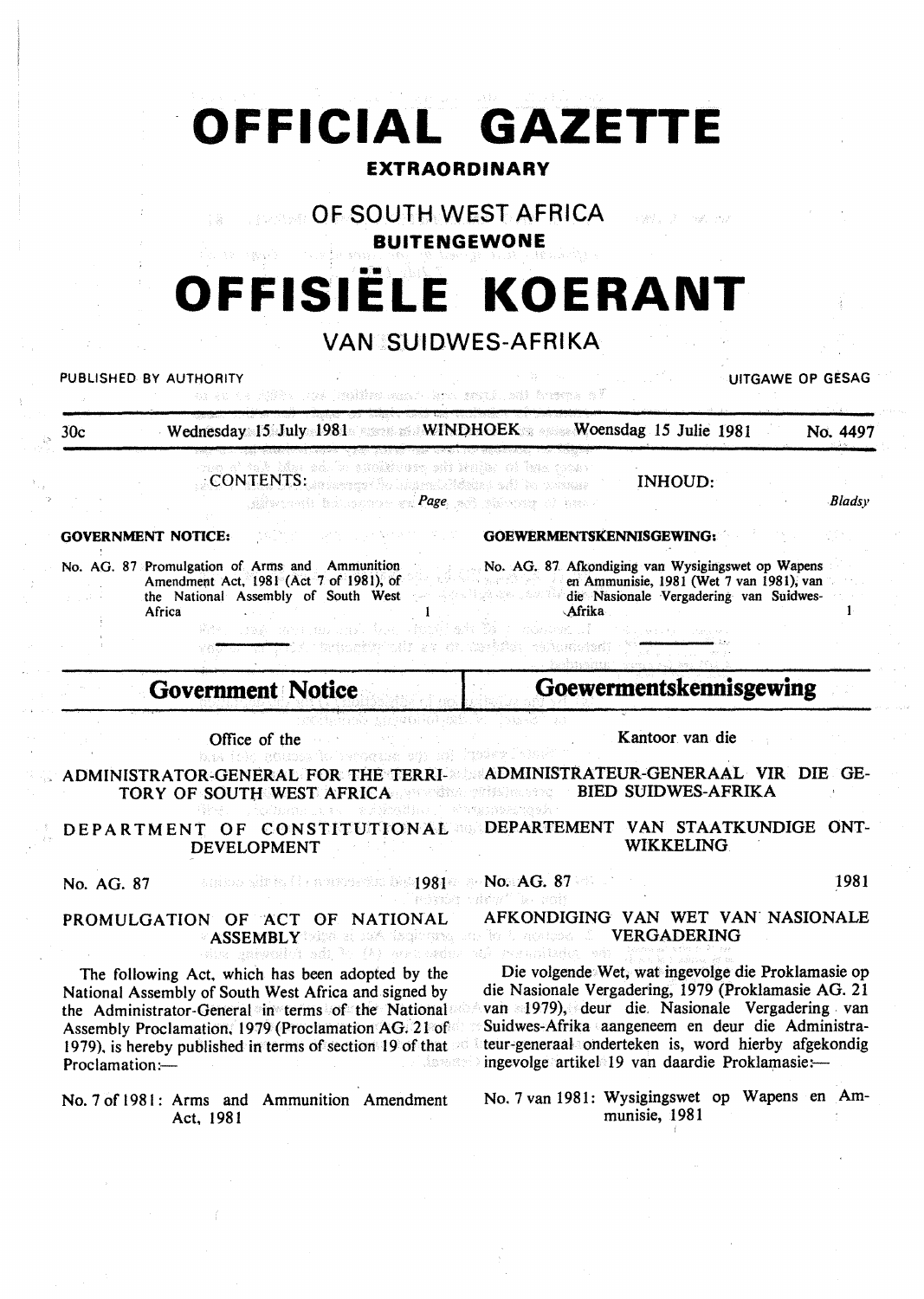### Act No. 7, 1981 ARMS AND AMMUNITION AMENDMENT, 1981

*(Afrikaans text signed by the Administrator-General on 7 July 1981)* 

### 적 동물 **ACT**

 $\alpha_{\rm eff}$  (  $\alpha_{\rm eff}$  )  $\eta_{\rm eff}$ 

To amend the Arms and Ammunition Act, 1969, so as to remove, in relation to the right to apply for a licenceto possess an arm or to deal in arms and ammunition, or the right to possess or use an arm, any restrictions based on race; and to adjust the provisions of the said Act in pursuance of the establishment of representative authorities; and to provide for matters connected therewith.

in an applicit to لماور إنوفا ونيمج

大身航空

on i pol

医部分层的

Amendment of section I of Act 75 of 1969, as amended by section I of Act 16 of 1978 and Government Notice R.2407 of 1978.

in agricultura

28件 未受的行为的

gan e tagan da

特性学 切合本科

BE IT ENACTED by the National Assembly of South West Africa, as follows: $-$ 

1. Section 1 of the Arms and Ammunition Act, 1969 (hereinafter referred to as the principal Act), is hereby amended -

(a) by the substitution in subsection (1) for the defmition of "State" of the following defmition:

" 'State', except for the purposes of section 5(c) and 37(3), includes the Administrator-General or a representative authority, as defmed in section 1 of the Representative Authorities Proclamation, 1980 (Proclamation AG. 8 of 1980);"; and

(b) by the deletion in the said subsection  $(1)$  of the definition of "white person".

Amendment of section 3 of Act 75 of 1969. as amended by section 2 of Act 35 of 1973 and section 2 of Act 16 of 1978.

2. Section 3 of the principal Act is hereby amended by the substitution for subsection (4) of the following subsection:

(4) Unless the Administrator-General otherwise directs, no application under this section by any person other than a natural person shall be granted, except with the approval of the Administrator-General.".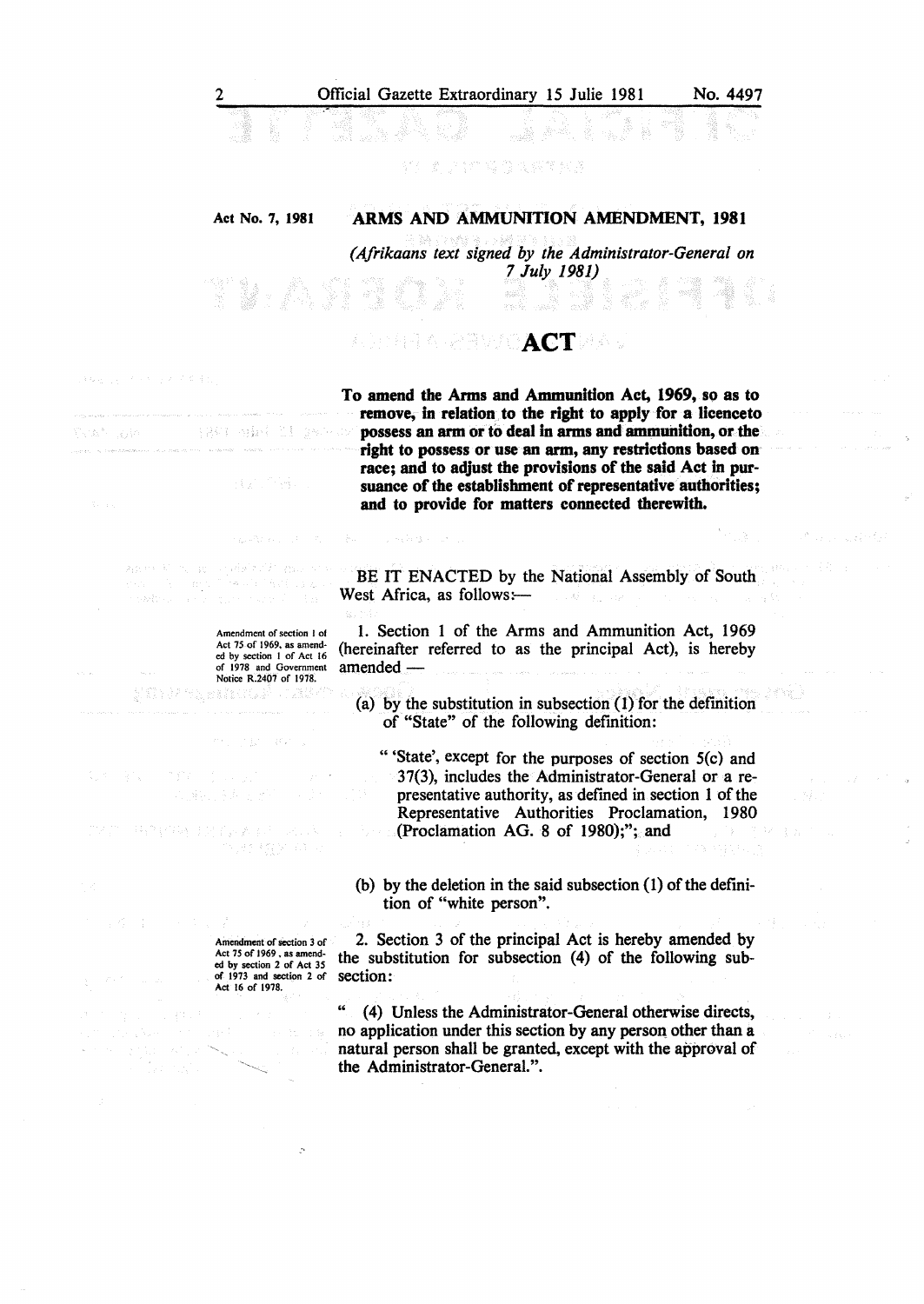# WYSIGINGSWET OP WAPENS EN AMMUNISIE, Wet No. 7, 1981 1981

*(Afrikaanse teks deur die Administrateur-generaal onderteken op* 7 *Julie 1981)* 

and repring their

where the sets of to also druged took regime (  $\kappa\omega\ll t$ WET

Tot wysiging van die Wet op Wapens en Ammunlsle, 1969, ten einde met betrekking tot die reg om aansoek te doen om 'n lisensie om 'n wapen te besit of in wapens en ammunisle handel te dryf, of die reg om 'n wapen te besit of te gebruik, beperkings op grond van ras op te hef; en die bepalings van genoemde Wet na aanleiding van die instelllng van verteenwoordigende owerhede san te pas; en om voorsiening te mask vir aangeleenthede wat daarmee in verband staan.

DAAR WORD BEPAAL deur die Nasionale Vergadering van Suidwes-Afrika, soos volg:-

I. Artikel I van die Wet op Wapens en Ammunisie, 1969 (hieronder die Hoofwet genoem), word hierby gewysig -

- (a) deur in subartikel (1) die omskrywing van "blanke'' te skrap; en
- (b) deur in genoemde subartikel (1) die omskrywing van "Staat" deur die volgende omskrywing te vervang:
	- "'Staat', behalwe bv die toeoassing van artikels S(c) en 37(3), ook die Administrateur-generaat of 'n verteenwoordigende owerheid soos in artikel 1 van die Proklamasie op Verteenwoordigende Owerhede, 1980 (Proklamasie AG. 8 van 1980), omskryf;".

2. Artikel 3 van die Hoofwet word hierby gewysig deur subartikel (4) deur die volgende subartikel te vervang:

(4) Tensy die Administrateur-generaal anders gelas, word geen aansoek ingevolge hierdie artikel deur 'n ander persoon as·•n natuurlike persoon toegestaan nie, behalwe met die goedkeuring van die Administrateur-generaal.".

Wysiging van artikel I van Wet 75 van 1969, soos ge-wysig deur artikel I van Wet 16 van 1978 en Goewermentskennisgewing R.2407 van 1978.

Wysiging van artikel 3 van wet 75 van 1969, soos gewysig deur artikel 2 van Wet 35 van 1973 en artikel2 van Wet 16 van 1978.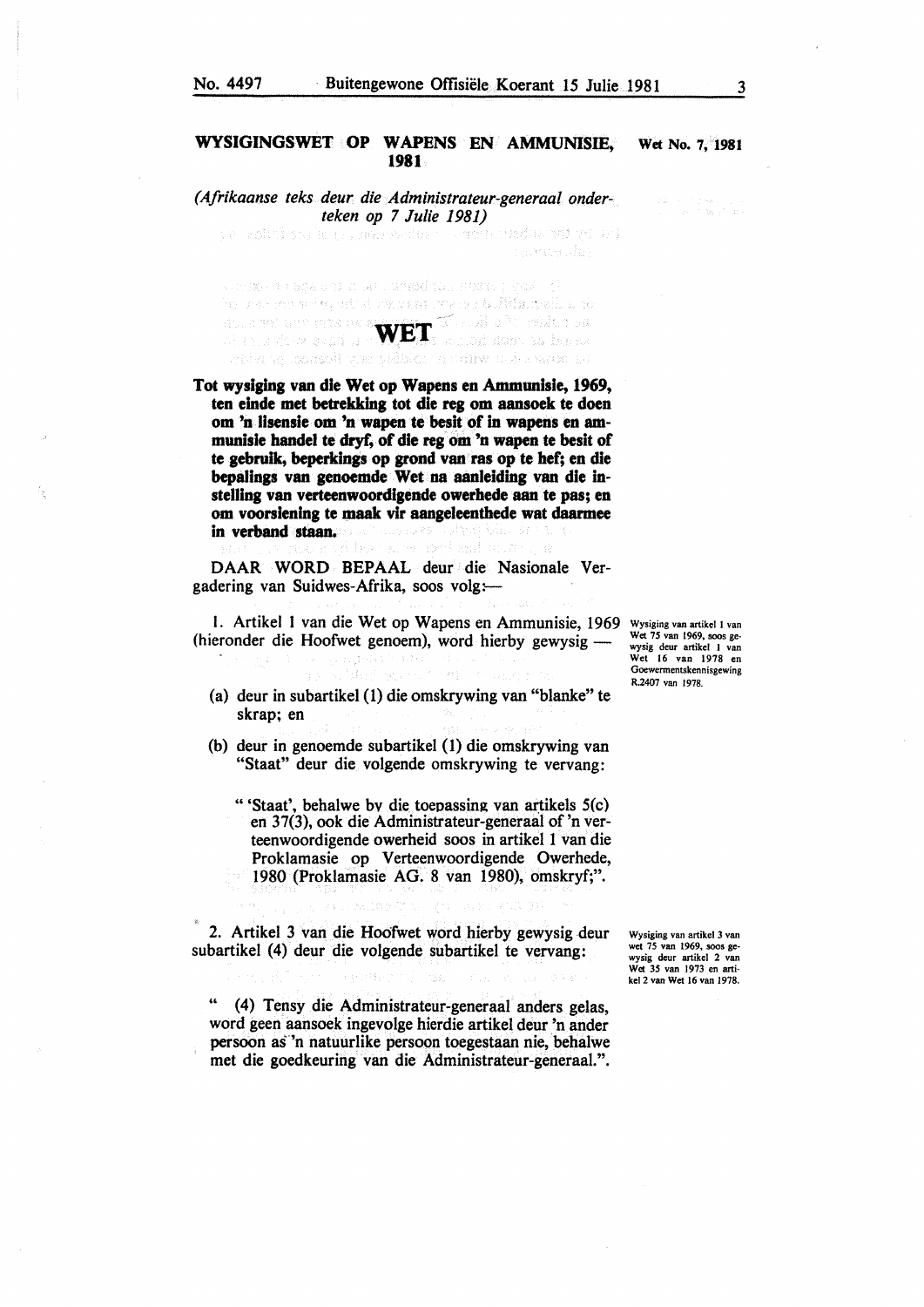## Act No. 7,1981 **ARMS AND AMMUNITION AMENDMENT ACT,**  ' **1981**

Amendment of section 8 of 3. Section 8 of the principal Act is hereby amended -

(a) by the substitution for subsection (1) of the following subsection:

(1) Any person not being under the age of sixteen or a disqualified person may with the prior consent of the holder of a licence to possess an arm and for such period as such holder may permit, have such arm in his possession without holding any licence, provided

alendarum A. a. – danal M. a. 1992. St. Lev

(a) (i) the permission of the licence holder is contained in a statement in writing signed by him and setting forth the period for which permission has **EXECUTE:** been granted and particulars sufficient for identifying the arm; and a process of the set of the

and Bela

(ii) if the said period exceeds fourteen days, the said statement has been endorsed by a person acting under the authority of the Commissioner; or

(b) such person has the arm in his possession  $-$ 

(i) in the immediate vicinity of the licence holder or while on any land belonging to or lawfully occupied by the licence holder; or

(ii) for the purpose of protecting any property or premises, or any game on land, belonging to or in the care or custody of or lawfully occupied by the licence holder."; and

(b) by the substitution for subsection (2) of the following subsection: wa teshezh sanatn ev

(2) Whenever any person not being under the age of sixteen years is employed for the purpose of protecting any property or premises, or any game on land, belonging to or in the care or custody of or lawfully occupied by the holder of a licence to possess an arm, he may, with the consent of the licence holder and under the authority and subject to the conditions of a permit in writing issued by a person acting under the authority of the Commissioner, have such arm in his possession for any purpose aforesaid, without holding a licence.".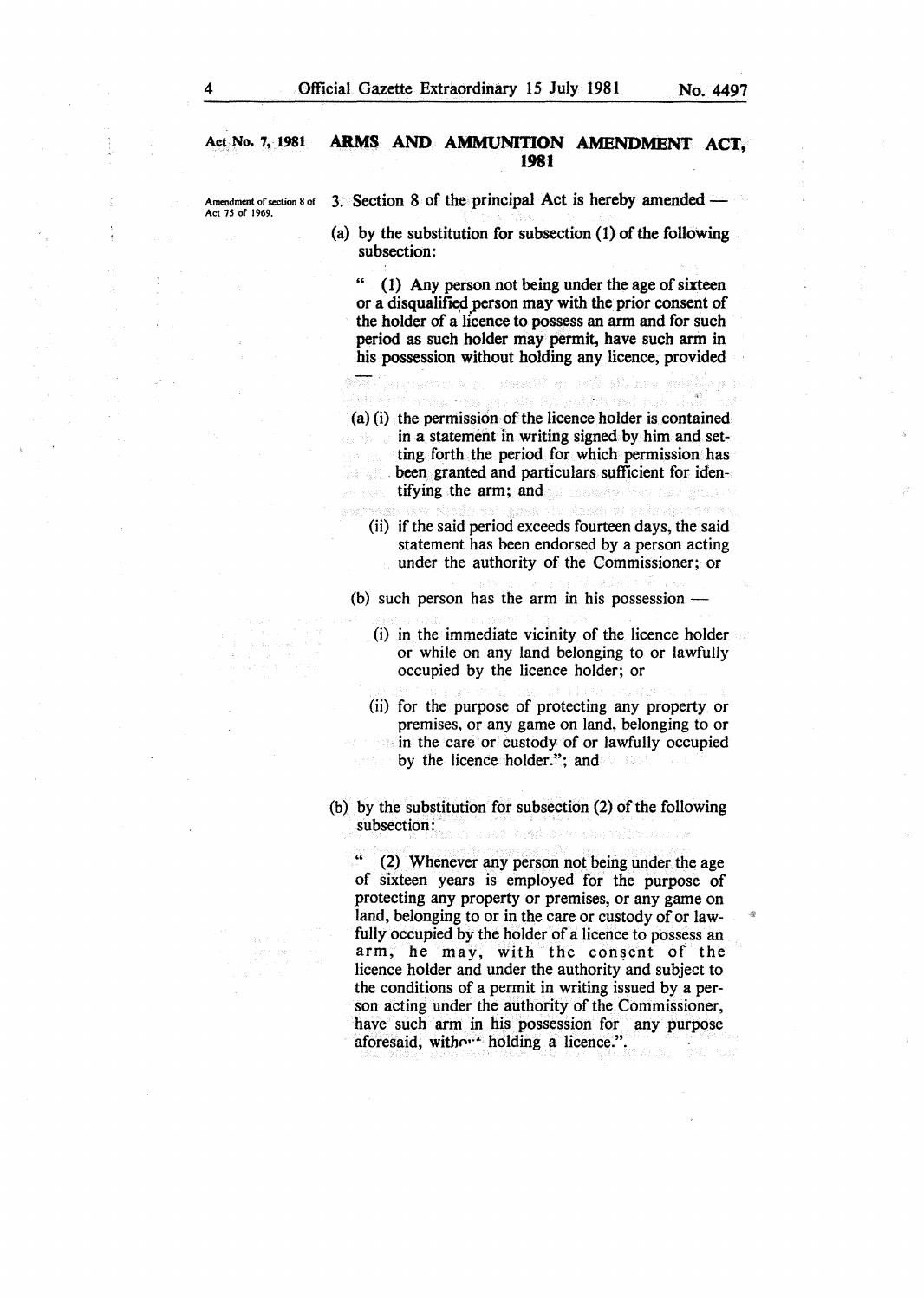#### **WYSIGINGSWET OP WAPENS EN AMMUNISIE, 1981 Wet No. 7, 1981**

standard Double and an information of the period of

3. Artikel 8 van die Hoofwet word hierby gewysig-

(a) deur subartikel (1) deur die volgende subartikel te vervang:<br>segment bydd serie rei 14 metartagan aflukt t

iway, aki da dan wunggu Jumiyang ang To upamaning " (1) 'n Persoon wat nie onder die leeftyd van sestien jaar of 'n onbevoegde persoon is nie, kan met die vooraf verkeë toestemming van die houer van 'n lisensie om 'n wapen te besit en vir dié tydperk wat daardie houer toelaat, bedoelde wapen in sy besit he sonder dat hy 'n lisensie hou, mits  $\frac{1}{2}$ 

(a) (i) die toestemming van die lisensiehouer vervat word in 'n skriftelike verklaring deur hom onderteken, waarin vermeld word die tydperk waarvoor toestemming verleen is en voldoende besonderhede waaraan die wapen uitgeken kan word: en word: en alle en de grotte beste andere

- 
- (ii) indien bedoelde tydperk Ianger as veertien dae is. bedoelde verklaring deur 'n persoon wat op gesag van die Kommissaris handel, geëndosseer is; of an interview of the masure barra
- (b) bedoelde persoon die wapen in sy besit het  $-$

(i) in die onmiddellike omgewing van die lisensie-2010年度  $\sim$  houer of terwyl hy hom bevind op grond wat aan die lisensiehouer behoort of regmatiglik deur hom geokkupeer word; of

(ii) ten einde eiendom of 'n perseel, of wild op be a strong and, wat aan die lisensiehouer behoort of **onder sy sorg of in sy bewaring is of regmatiglik** deur hom geokkupeer word, te beskerm."; en

(b) deur subartikel (2) deur die volgende subartikel te vervang:

" (2) Wanneer 'n persoon, wat nie onder die leeftyd van sestien jaar is nie, in diens is met die doel om eiendom of 'n perseel, of wild op grond, wat aan die houer van 'n lisensie om 'n wapen te besit, behoort of onder sy sorg of in sy bewaring is of regmatiglik deur hom geokkupeer word, te beskerm, kan hy, met toestemming van die lisensiehouer en op gesag en behoudens die voorwaardes van 'n skriftelike permit uitgereik deur 'h persoon wat op gesag van die Kommissaris handel, bedoelde wapen vir 'n voormelde doel in sy besit he, sonder dat hy 'n lisensie hou.".

.<br>Geografiske de

Wysiging van Artikel 8 van Wet 75 van 1969.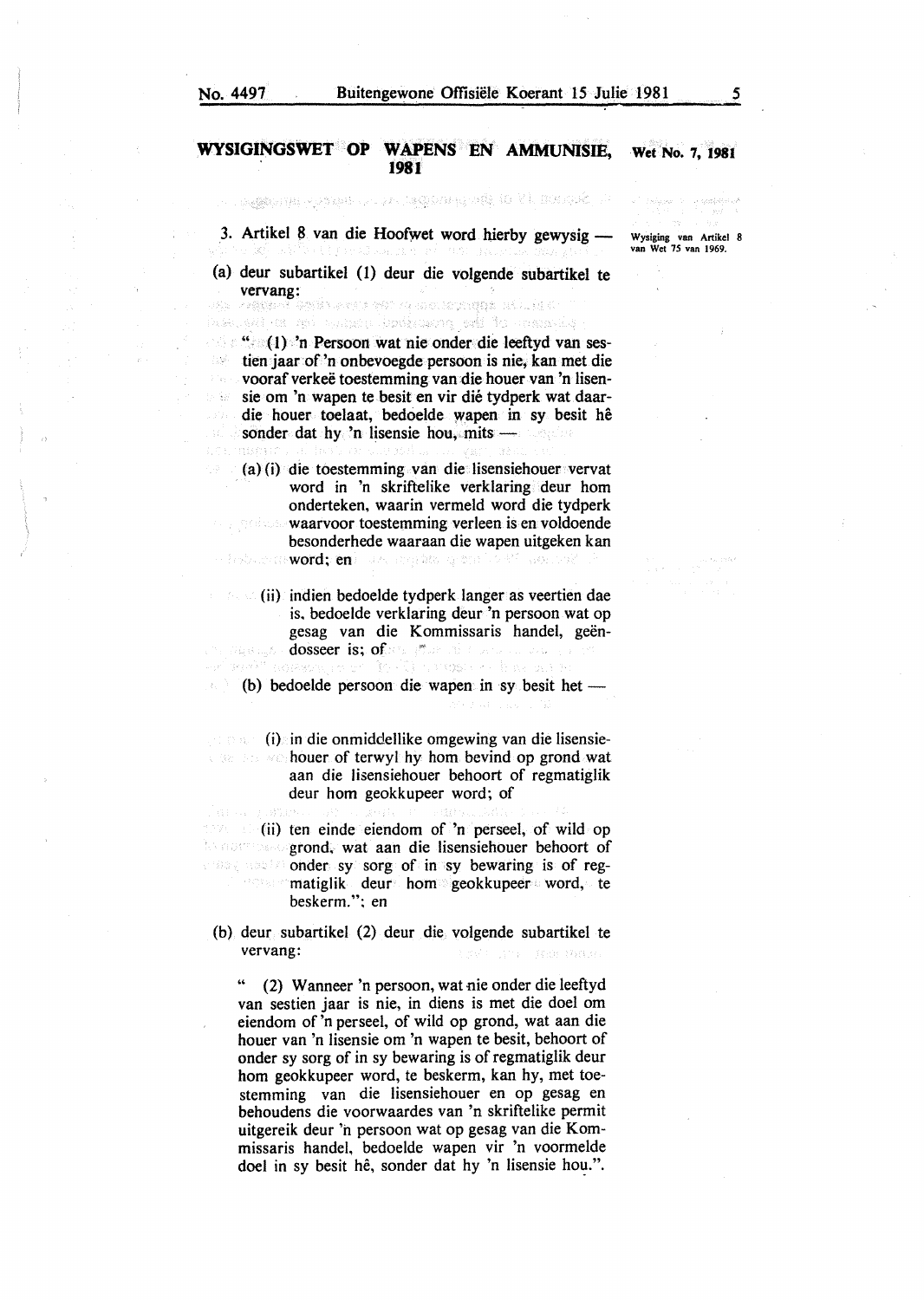## Act No. 7, 1981 ARMS AND AMMUNITION AMENDMENT ACT, 1981

amended by section *5* of Act 35 of 1973.

Amendment of section 19 4. Section 19 of the principal Act is hereby amended  $-$ 

(a) by the substitution for subsection (1) of the following subsection: Wave and State Constitution of the State Constitution of the State Constitution of the State Constitution of the State Constitution of the State Constitution of the State Constitution of the State Constitution

(1) On application in the prescribed manner and payment of the prescribed licence fee in the said manner by any person, the Commissioner may in his discretion, but subject to the directions of the Administrator-General and to the provisions of section 22, issue to such person a licence to deal in arms and **ammunition on the premises specified in the licence,** subject to such conditions as may be so specified, or, as the case may be, a licence to deal in ammunition on the premises and subject to the conditions so specified."; and **specified.**"; and

Para externa (b) by the deletion of paragraph (a) of subsection (6).

- 5. Section 39 of the principal Act is hereby amended-
- $(a)$  by the deletion of subparagraph (iii) of paragraph (a) of subsection  $(2)$ ; and  $\sim$   $\sim$   $\sim$ 
	- (b) by the deletion in subparagraph (i) of paragraph (b) of the said subsection (2) of the expression "(not being a contravention referred to in paragraph (a) (iii) of this subsection)".

6. Section 45 of the principal Act is hereby amended by the substitution for subsection (4) of the following subsection: a da sekaran

(4) Notwithstanding anything to the contrary in this Act contained it shall be permissible for any person over the age of twenty-one years who is in lawful possession of an arm, to allow a person under the age of sixteen years to use such arm under his immediate supervision.".

7. This Act shall be called the Arms and Ammunition Amendment Act, 1981.

nga ng Palipin in (1993)<br>Se og <mark>a</mark> af en santo  $\sim 30\%$ 

Amendment of section 39 of Act 75 of 1969. as amended by section 6 of Act 16 of 1978.

Amendment of section 45 of Act 75 of 1969.

Short title.